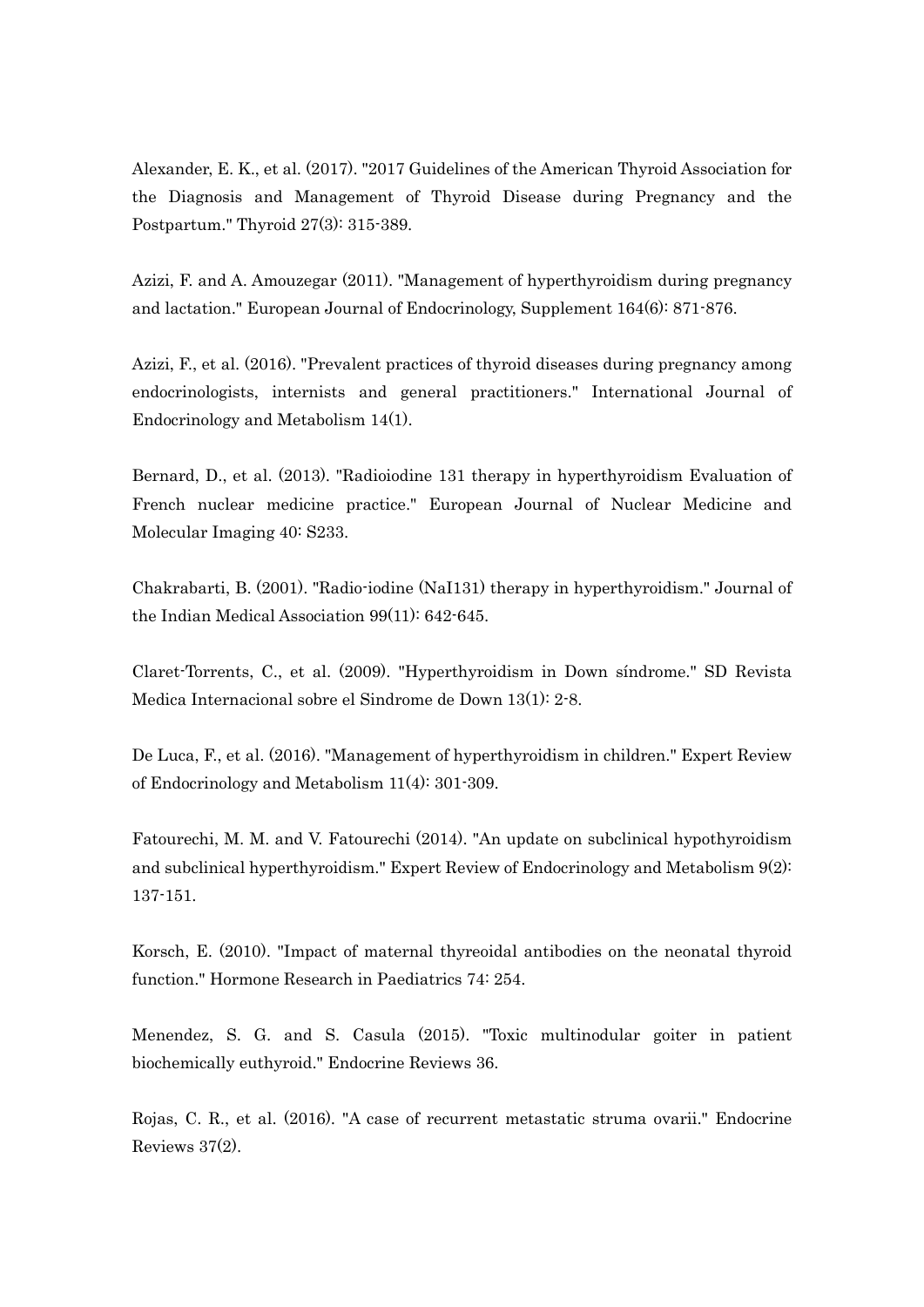Tamhane, S. and H. Gharib (2016). "Thyroid nodule update on diagnosis and management." Clinical Diabetes and Endocrinology 2(1).

Vanes, N. K., et al. (2011). "Thyroid function in pregnancy: Maternal and fetal outcomes with hypothyroidism and subclinical thyroid dysfunction." Fetal and Maternal Medicine Review 22(3): 169-187.

Villagelin, D., et al. (2014). "The prolonged use of low doses of methimazole is an interesting therapeutic alternative for relapsed graves' disease patients." Endocrine Reviews 35.

Villagelin, D., et al. (2014). "The prolonged use of low doses of methimazole is an interesting therapeutic alternative for relapsed graves' disease patients." Endocrine Reviews 35.

Weetman, A. (2016). "Recommended management of thyroid disorders." Prescriber 27(12): 31-38.

Wright, H. V. and D. J. Williams (2013). "Thyrotoxicosis in pregnancy." Fetal and Maternal Medicine Review 24(2): 108-128.

Wysocki, J., et al. (2010). "Thyrotoxicosis induced cholestasis." American Journal of Gastroenterology 105: S268.

Døssing, H., et al. (2007). "Randomized prospective study comparing a single radioiodine dose and a single laser therapy session in autonomously functioning thyroid nodules." European Journal of Endocrinology, Supplement 157(1): 95-100.

Havrdova, E., et al. (2015). "Alemtuzumab in the treatment of multiple sclerosis: Key clinical trial results and considerations for use." Therapeutic Advances in Neurological Disorders 8(1): 31-45.

Kyrilli, A., et al. (2015). Thiamazole pretreatment lowers the 131I activity needed to cure hyperthyroidism in patients with nodular goiter. 100: 2261-2267.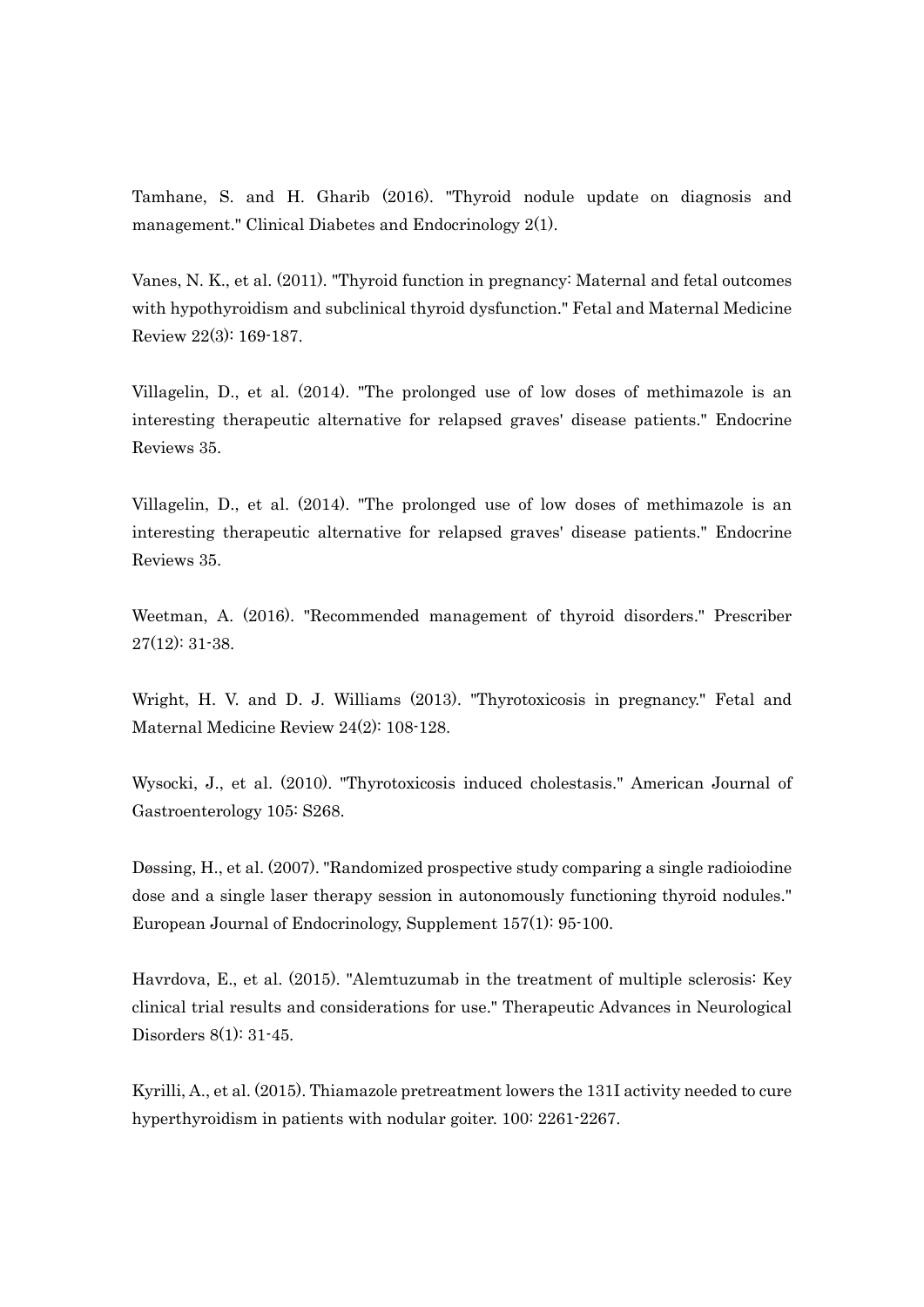Mellington, F. E., et al. (2017). "Management of thyroid eye disease in the United Kingdom: A multi-centre thyroid eye disease audit." Orbit 36(3): 159-169.

Ross, D. S. (2011). "The author replies." New England Journal of Medicine 364(20): 1978- 1979.

Sherman, S. I., et al. (2015). "Relationship between thyroid-stimulating hormone levels and outcomes from the randomized, double-blind, phase 3 study of (e7080) lenvatinib in differentiated cancer of the thyroid (SELECT)." Endocrine Reviews 36.

Wai, D. (2011). "Updates on the medical treatment for thyroid disease." Annals of the Academy of Medicine Singapore 40(7): S14.

(2014). "Abstracts of the 44th Annual Scientific Meeting of the Australian and New Zealand Society of Nuclear Medicine, ANZSNM 2014." Internal Medicine Journal 44.

Abraham, P. and S. Acharya (2010). "Current and emerging treatment options for graves' hyperthyroidism." Therapeutics and Clinical Risk Management 6(1): 29-40.

Ahmed, T. (2013). "The state of transient hypothyroidism after iodine-131 treatment in hyperthyroid patients with Graves' disease." Journal of Labelled Compounds and Radiopharmaceuticals 56: S278.

Akturk, H. K., et al. (2016). "Thyrotoxicosis with non-suppressed TSH: Diagnostic and therapeutic trial of short acting octreotide in a patient with non-localizable TSHsecreting tumor." Endocrine Reviews 37(2).

Albu, S. E., et al. (2016). "Thyroid autoimmune disease: Between hypothyroidism and hyperthyroidism." Archives of the Balkan Medical Union 51(4): 483-487.

Alkaabi, F., et al. (2015). "Association between hyperthyroidism and pulmonary hypertension." Endocrine Reviews 36.

Alwagdani, A. and J. L. Cohen (2015). "Recurrent episodes of silent thyroiditis presenting as atrial tachyarrythmias." Endocrine Reviews 36.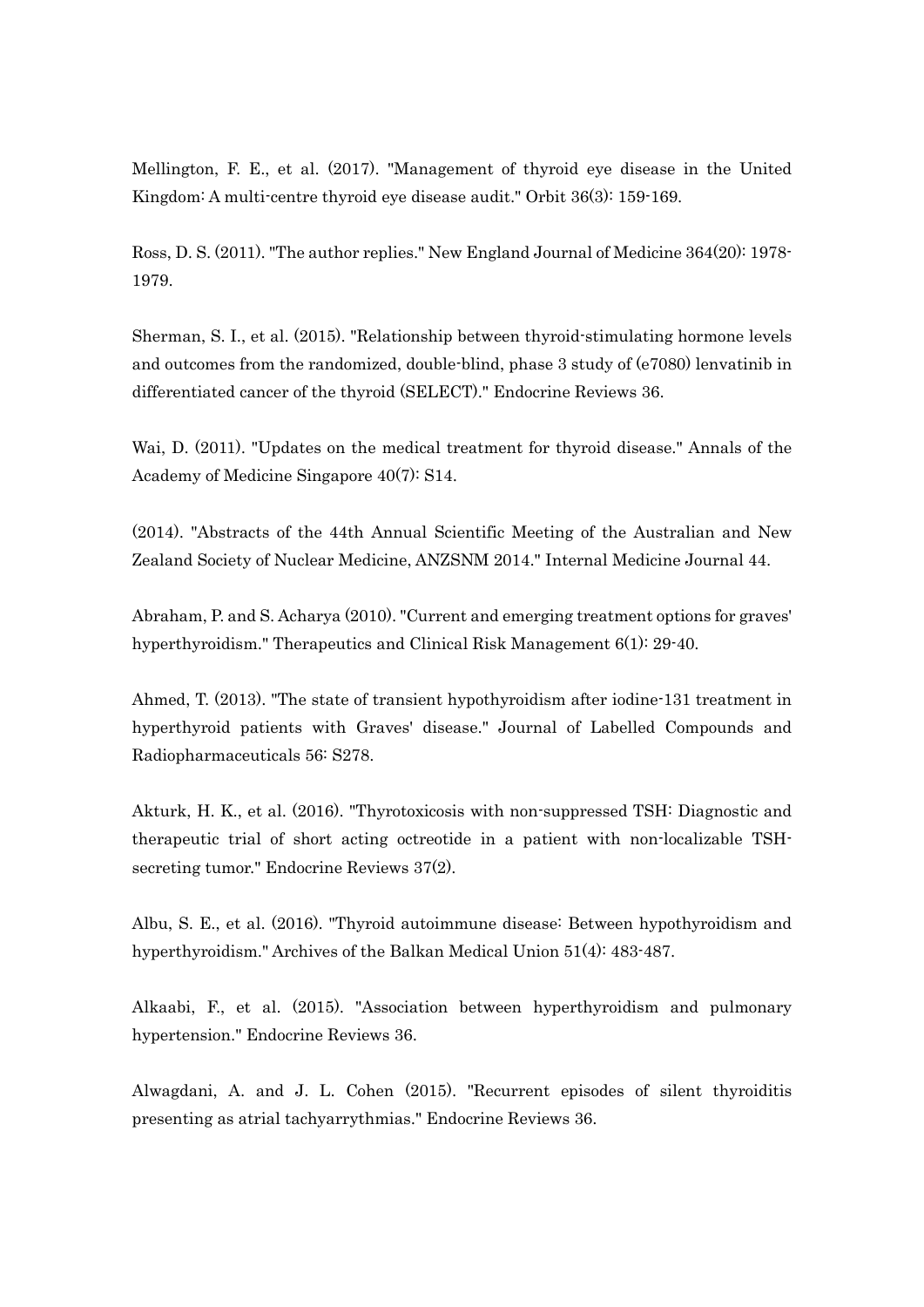Amer, H., et al. (2015). "Isolated acropachy preceding hyperthyroidism: A case report." Thyroid 25: A322.

Anaedo, H., et al. (2015). "The prevalence of incidental papillary thyroid cancer in patients undergoing thyroid surgery for presumed benign disease." Thyroid 25: A93.

Anaedo, H. I., et al. (2015). "Primary ovarian failure, a rare occurence in intermediate CGG repeat fragile X carrier: A case report." Endocrine Reviews 36.

Azem, F. and G. Shefer (2016). "High dose radioiodine therapy affects ovarian reserve." Fertility and Sterility 106: e131.

Azizi, F., et al. (2011). "Long-term continuous methimazole or radioiodine treatment for hyperthyroidism." Endocrine Reviews 32(3).

Azorín Belda, M. J., et al. (2017). "Recombinant human thyrotropin stimulation prior to 131I therapy in toxic multinodular goitre with low radioactive iodine uptake." Revista Espanola de Medicina Nuclear e Imagen Molecular 36(1): 7-12.

Baiocco, C., et al. (2013). "Twelve months follow up after 131Iodine treatment in 342 patients with different types of hyperthyroidism." Clinical and Translational Imaging 1: S121.

Balaguruswamy, S. and S. Jones (2009). "Audit on the management of thyrotoxicosis in the clinic at a District General Hospital." Endocrine Abstracts 19: P385.

Ballal, S., et al. (2017). "Re-establishment of normal radioactive iodine uptake reference range in the era of universal salt iodization in the Indian population." Indian Journal of Medical Research 145(March): 358-364.

Bellabarba, D. and N. Van Rossum (2014). "Recurrent hyper-and hypothyroidism over a period of 5 years." Thyroid 24: A9.

Bernet, V. and A. M. Chindris (2012). "The potential dangers of supplements and herbal products marketed for improved thyroid function." Expert Review of Endocrinology and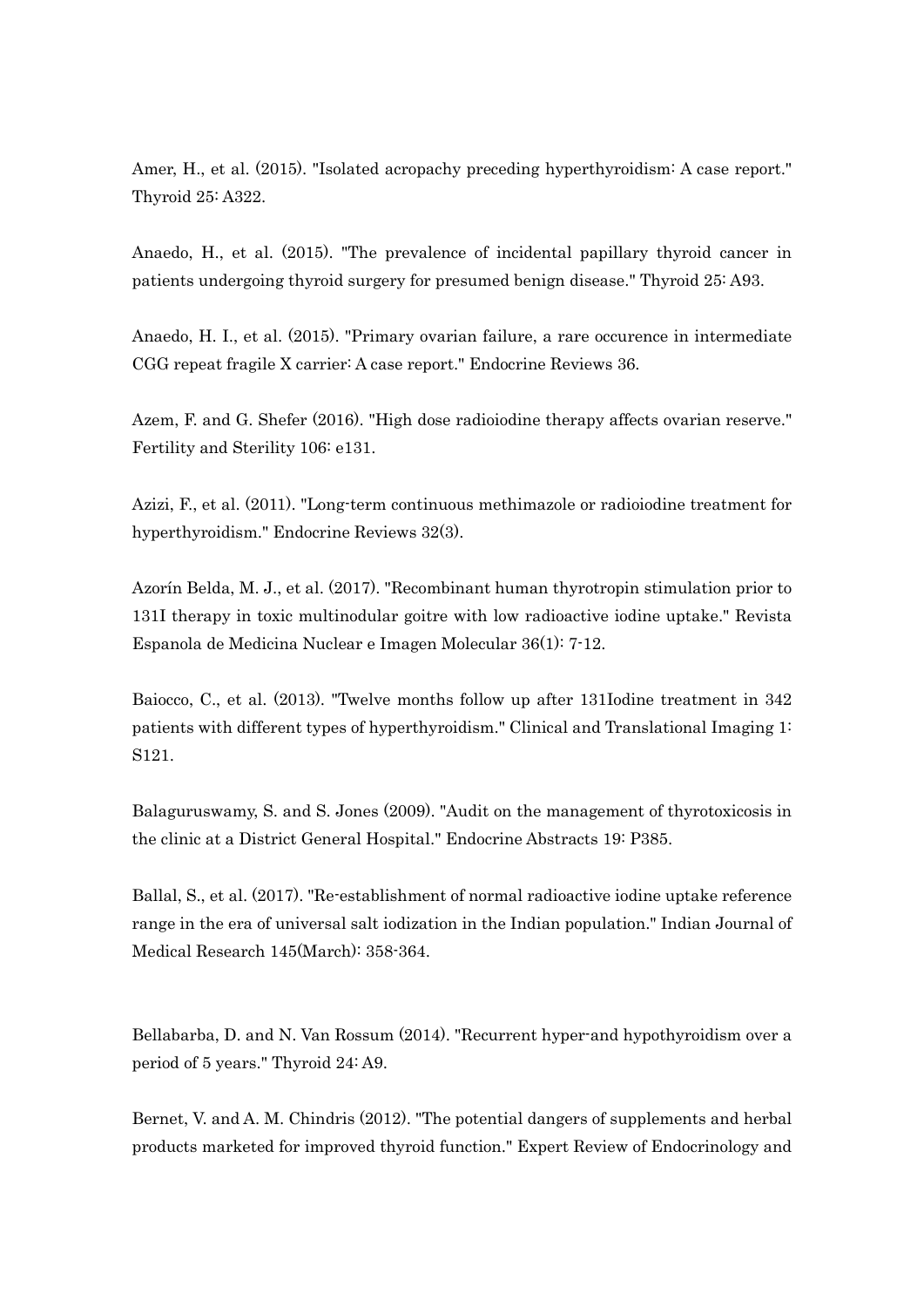Metabolism 7(3): 247-249.

Biswas, D., et al. (2015). "Occurrence of osteoporosis & factors determining bone mineral loss in young adults with graves' disease." Indian Journal of Medical Research, Supplement 141(Mar2015): 322-329.

Boj Carceller, D., et al. (2014). "Clinical results and benefits of treatment with a 131I fixed dose compared with no treatment in patients with subclinical hiperthyroidism: Prospective cohort study." European Journal of Nuclear Medicine and Molecular Imaging 41: S541.

Bontha, S., et al. (2001). "Use of volume derived from three-dimensional computed tomography to follow-up a retrosternal compressive toxic multinodular goiter treated with 131I." Endocrinologist 11(3): 247-249.

Bothra, N., et al. (2017). "Hashimoto's thyroiditis: relative recurrence risk ratio and implications for screening of first-degree relatives." Clinical Endocrinology 87(2): 201- 206.

Brona, A., et al. (2010). "Predictors of cardiovascular risk in patients with hyperthyroidism before and after radioiodine therapy." Endocrine Abstracts 22: P802.

Brown, K. R., et al. (2013). "Resolution of chronic urticaria in two pediatric patients following treatment of graves' disease." Annals of Allergy, Asthma and Immunology  $11(5)$ : A59.

Caetano, L. A., et al. (2011). "Thyroid hormone resistance and pituitary incidentaloma." Endocrine Reviews 32(3).

Campennì, A., et al. (2013). "Iodine-131 treatment of hyperthyroidism: A retrospective study." Clinical and Translational Imaging 1: S120.

Campenni, A., et al. (2017). "Iodine-131 treatment of hyperthyroidism: A retrospective study." Clinical and Translational Imaging 5: S61.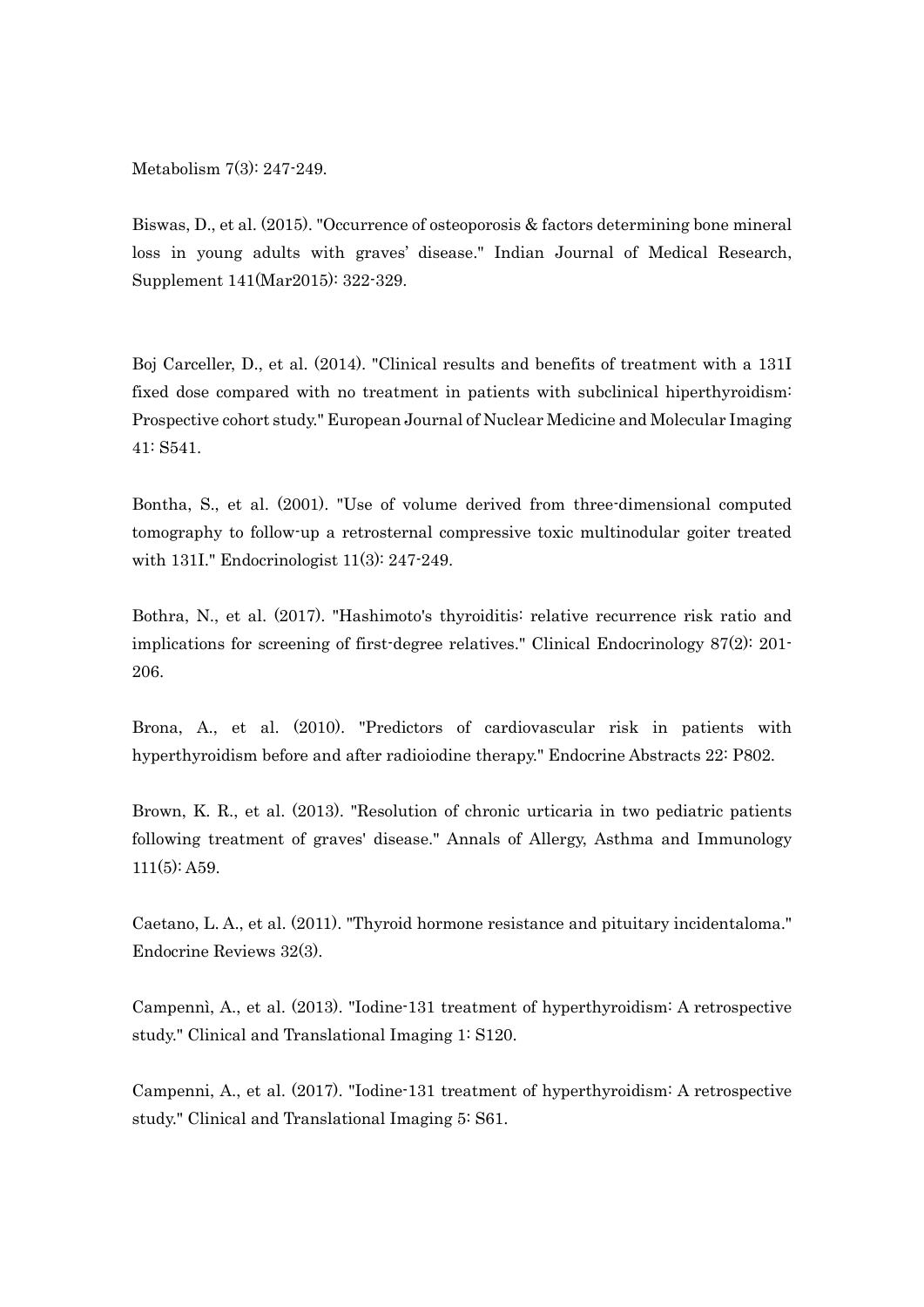Canali, E., et al. (2017). "Hyperthyroidism treatment with a custome dose vs standard therapy." Clinical and Translational Imaging 5: S61.

Cardoso, R., et al. (2015). "Newborns of mothers with graves' disease: Survey of 14 years." Hormone Research in Paediatrics 84: 561.

Carluccio, A. L., et al. (2012). "Apatjetoc thyrotoxicosis secondary to atypical subacute thyroiditis." Endocrine Practice 18(5): e127-e129.

Chakrabarti, S. (2015). "Normokalemic thyrotoxic periodic paralysis with preserved reflexes- A unique case report." Journal of Clinical and Diagnostic Research 9(2): OD05- OD06.

a.

Chandrasekera, H., et al. (2013). "A resistant case of thyrotoxicosis in a patient with graves' disease." Endocrine Reviews 34(3).

Chang, T. C. (2007). "Clinical application of thyroid and parathyroid ultrasonography in the outpatient clinic." Journal of Medical Ultrasound 15(3): 135-140.

Chang, Z. (2017). "Mmind the gap: Flimsy follow-up leads to toxic thyroid." Journal of General Internal Medicine 32(2): S541-S542.

Chillarón Jordán, J. J., et al. (2005). "Thyroid disorders in Down's syndrome." SD Revista Medica Internacional sobre el Sindrome de Down 9(3): 34-39.

Clark, C. and C. Knight (2016). "Relapsing thyrotoxicosis after total thyroidectomy in a patient with graves' disease." Journal of General Internal Medicine 31(2): S717-S718.

Cohn, A., et al. (2017). "Radioactive iodine treatment for hyperthyroidism in a patient with end stage renal disease." Endocrine Reviews 38(3).

Cullen, E. M. and K. B. Gebke (2013). "Palpitations in a softball player." Clinical Journal of Sport Medicine 23(2): e14.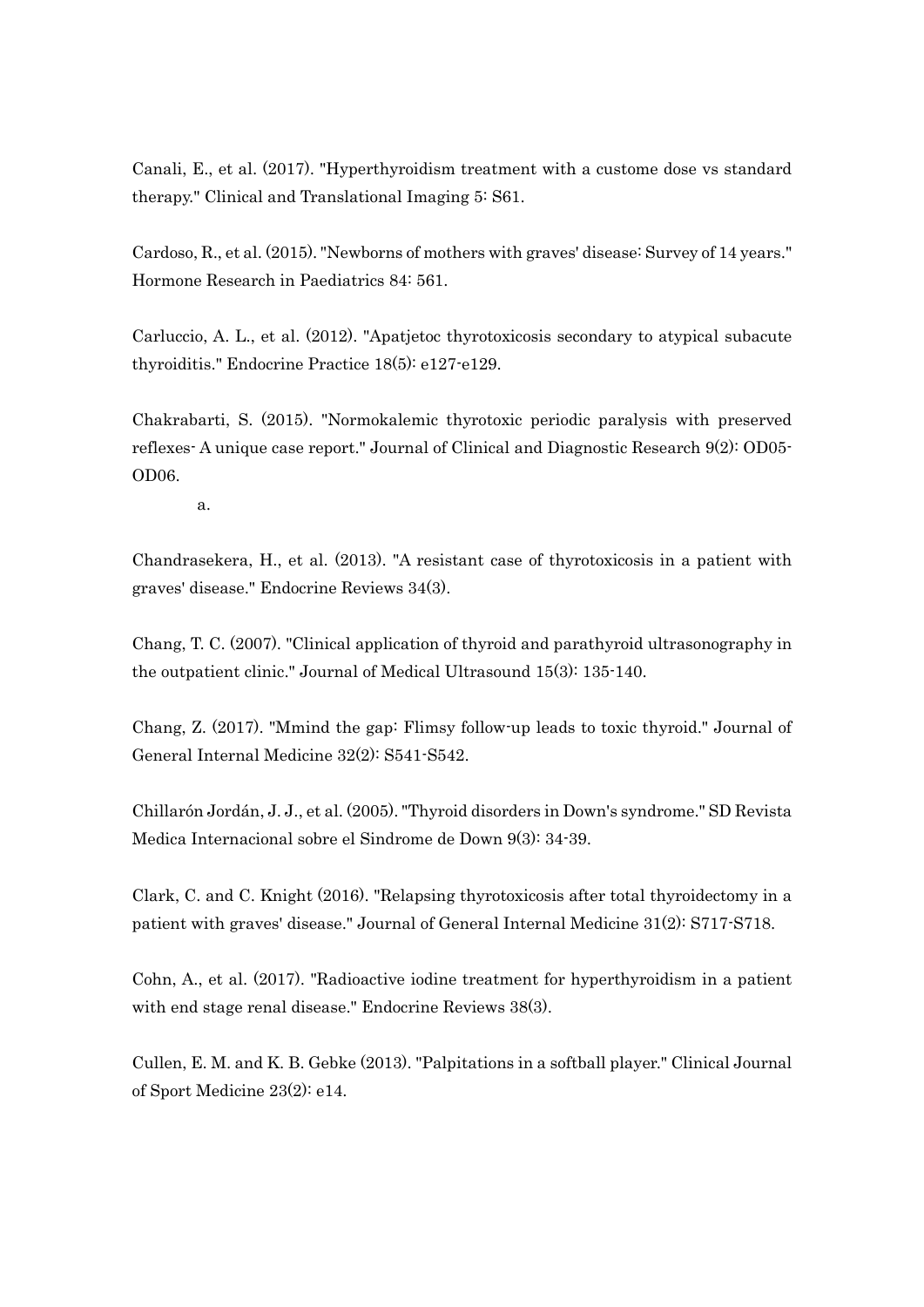Cunha, F. M., et al. (2014). "Methimazole-induced agranulocytosis in a patient with graves disease." European Thyroid Journal 3: 207-208.

Dardi, I. K., et al. (2015). "A case of hypothyroidism in a cat owner with methimazole use for the treatment of feline hyperthyroidism." Thyroid 25: A66.

Davidenko, I., et al. (2012). "Unmarked case of amiodarone-induced thyrotoxicosis." European Thyroid Journal 1: 133.

Del Mundo, K., et al. (2013). "Outcome of radioiodine therapy in benign nodular nontoxic goite." European Journal of Nuclear Medicine and Molecular Imaging 40: S353.

Dela Cruz, K., et al. (2013). "Outcome of radioiodine therapy in benign nodular non-toxic goiter." Journal of Labelled Compounds and Radiopharmaceuticals 56: S280.

Demirel, K., et al. (2011). "Outcome of radioiodine therapy in patients with hyperthyroidism: Calculated doses vs. Fixed doses." European Journal of Nuclear Medicine and Molecular Imaging 38: S431-S432.

Dhingra, V. K. and N. Bhatia (2015). "Use of telemedicine for facilitation of follow-up of patients of hyperthyroidism after definitive therapy with radioiodine in a primarily hilly state." Indian Journal of Nuclear Medicine 30(5): S27.

Dodig, D., et al. (2003). "Treatment of Graves' disease with radioiodine (I131)." Paediatria Croatica, Supplement 47(1): 113-116.

Ecker, J. L. and T. J. Musci (2000). "Thyroid function and disease in pregnancy." Current Problems in Obstetrics, Gynecology and Fertility 23(3): 109-122.

El Bez, I., et al. (2014). "Iodine-131 treatment of hyperthyroidism in people older than 65 years." European Journal of Nuclear Medicine and Molecular Imaging 41: S547.

Eugenio, F., et al. (2016). "Retrospective analysis of thyroid function tests in patients with grave's disease treated with protocol-based dosing of methimazole in a safety-net endocrinology clinic." Endocrine Reviews 37(2).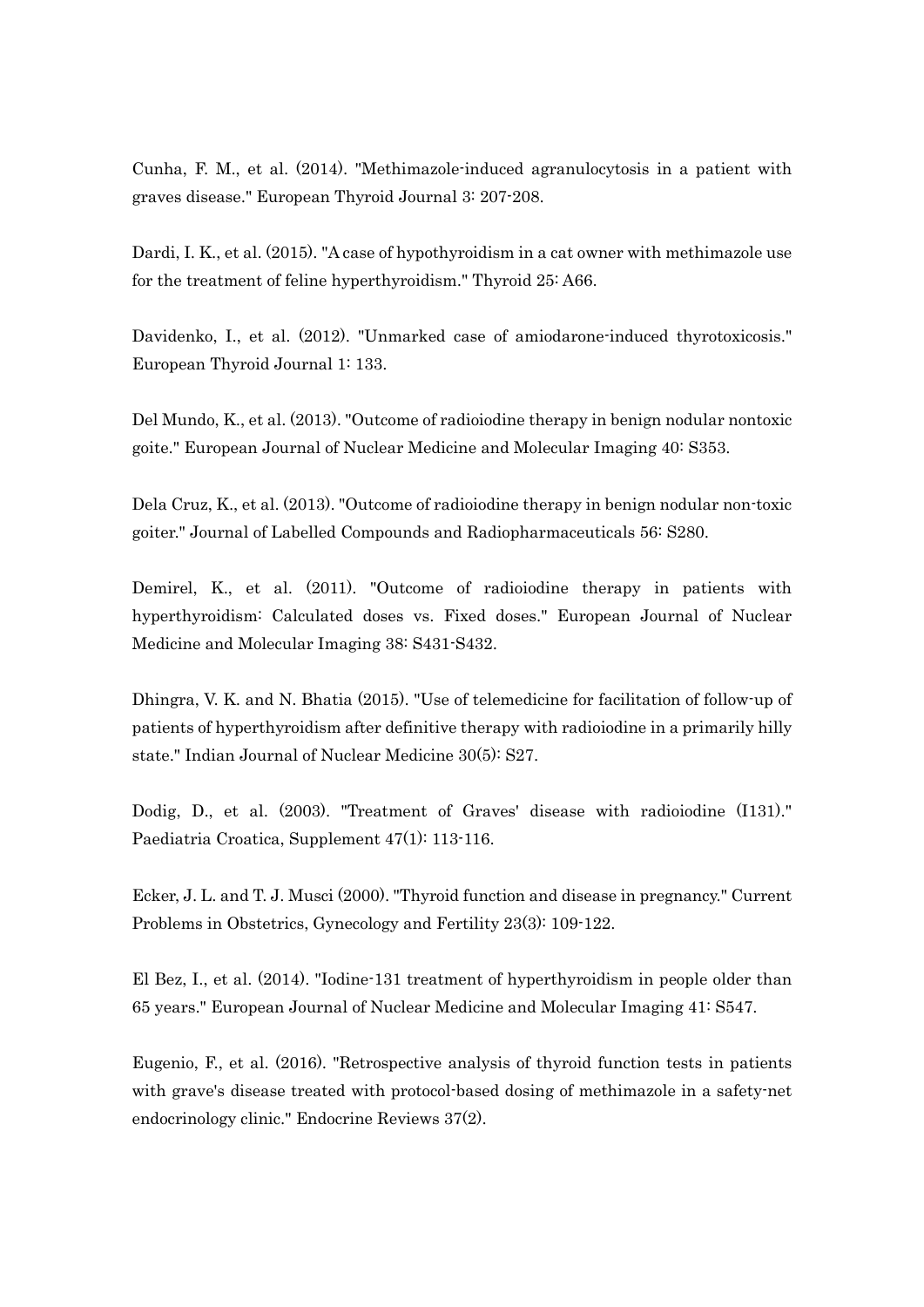Frossard, M. M., et al. (2017). "Unreliability of the tsh upper-reference limit alone and the importance of thyroid autoantibodies to predict subclinical hypothyroidism in turner syndrome." Endocrine Reviews 38(3).

Ganjoo, N. and V. Puthi (2016). "Primary cutaneous amyloidosis in an adolescent with graves' disease: Previously unknown association." Archives of Disease in Childhood 101: A278-A279.

García-Agulló, D. O., et al. (2006). "Radioiodine in hyperthyroidism: Long-term outcomes." Endocrinologia y Nutricion 53(7): 435-439.

Gavrila, A., et al. (2014). "Variable brown adipose tissue response to the thyroid hormone status." Thyroid 24: A113-A114.

Genovesi, M., et al. (2011). "Thyroid diseases in the Casentino area." Italian Journal of Medicine 5(2): 45.

Gessl, A., et al. (2012). Thyroid disorders. 214: 361-386.

Gibb, F. W., et al. (2012). "Risk factors for treatment failure, indicators of incipient hypothyroidism and assessment of weight gain following radioiodine therapy for graves thyrotoxicosis." Endocrine Reviews 33(3).

Gibson, S. M. and A. Abou-Samra (2012). "Pseudotumor cerebri in a patient with graves disease, is there an association?" Endocrine Reviews 33(3).

Gietka-Czernel, M. (2017). "The thyroid gland in postmenopausal women: Physiology and diseases." Przeglad Menopauzalny 16(2): 33-37.

Gray, M., et al. (2011). "Radionuclide dosimetry in thyrotoxicosis - A 10 year patient study." European Journal of Nuclear Medicine and Molecular Imaging 38: S238.

Greeve, J. (2003). "Thyroid disorders during pregnancy." Gynakologe 36(11): 965-973.

Gu, Y., et al. (2016). "Pulmonary hypertension aggravated by hyperthyroidism: A case report." Endocrine Reviews 37(2).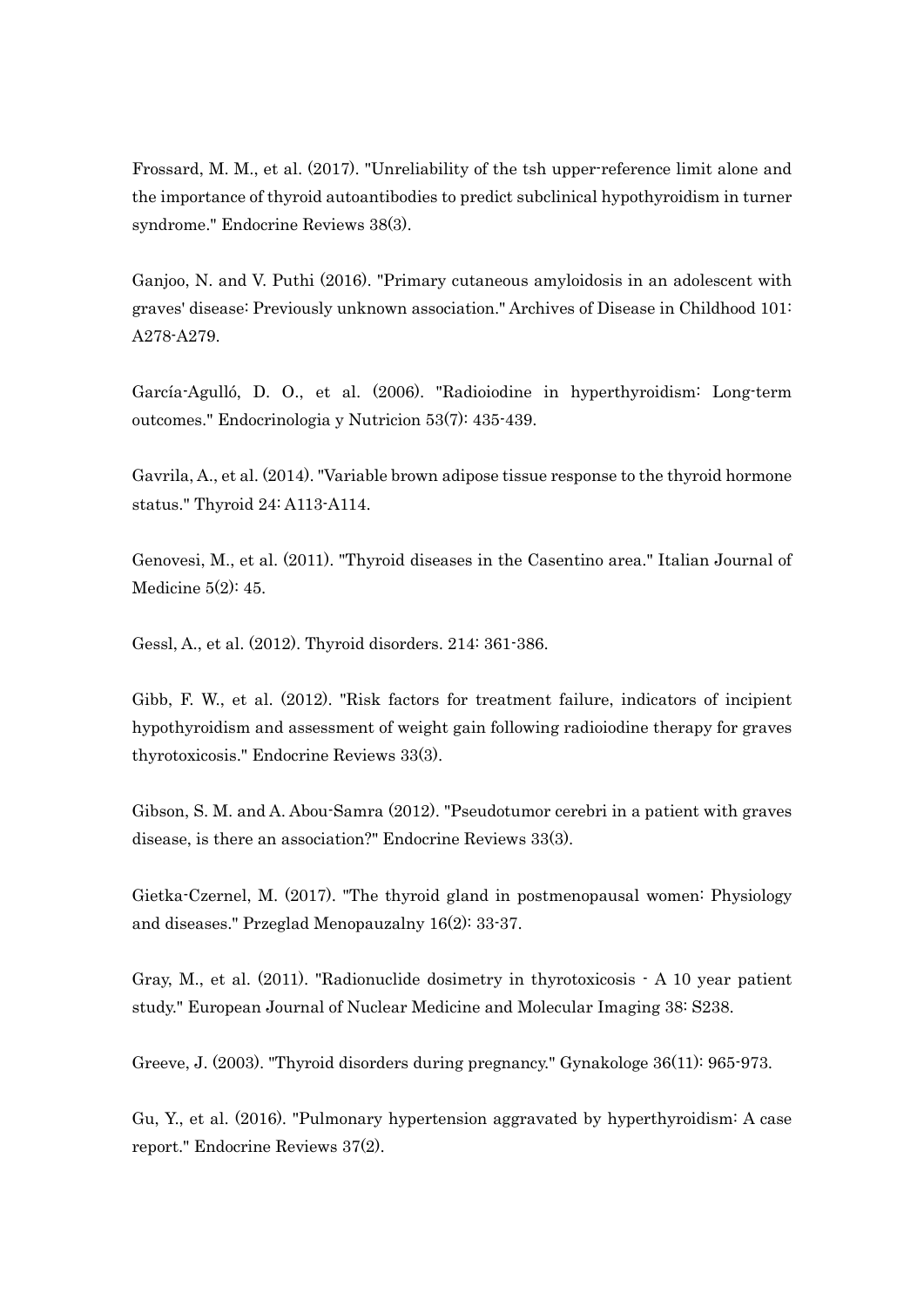Hamidi, O., et al. (2016). "Outcomes of patients with benign thyroid nodules treated with radiofrequency ablation: A retrospective single-center case series." Thyroid 26: A43.

Heringer, L. and H. Crevensten (2010). "Recurrent paralysis due to hyperthyroidism causing hypokalemia." Journal of General Internal Medicine 25: S544-S545.

Hoff, A. O., et al. (2014). "Reversal of T3 thyrotoxicosis by lenvatinib in metastatic follicular thyroid carcinoma: Report of 2 cases." Endocrine Reviews 35.

Hookham, J., et al. (2017). "Variation in the use of definitive treatment options in the management of graves' disease: A UK clinician survey." Postgraduate Medical Journal 93(1098): 198-204.

Hou, H., et al. (2016). "Fixed dose of radioiodine (5 mCi) for the treatment of Graves' disease: Is it possible to predict outcome before therapy?" Molecular Imaging and Biology 18(1): S971.

Hou, S. S., et al. (2010). "Analysis of influencing factors for therapeutic effects of 131I therapy for hyperthyroidism." Journal of Shanghai Jiaotong University (Medical Science) 30(9): 1055-1058.

Isik, S., et al. (2011). "Relationship between thyroid nodules and adrenal incidentalomas." Endocrine Reviews 32(3).

Izkhakov, E., et al. (2016). "Drug versus radioactive treatment of graves' diseasemetabolic outcomes." Endocrine Reviews 37(2).

Jiang, N., et al. (2015). "Follow-up and evaluation of the pregnancy outcome in women at reproductive age with graves'hyperthyroidism after 131-iodine treatment." Thyroid 25: A79.

Jiménez, C. M., et al. (2014). "Results of radioiodine treatment in patients with goiter multinodular and toxic adenoma." European Thyroid Journal 3: 178.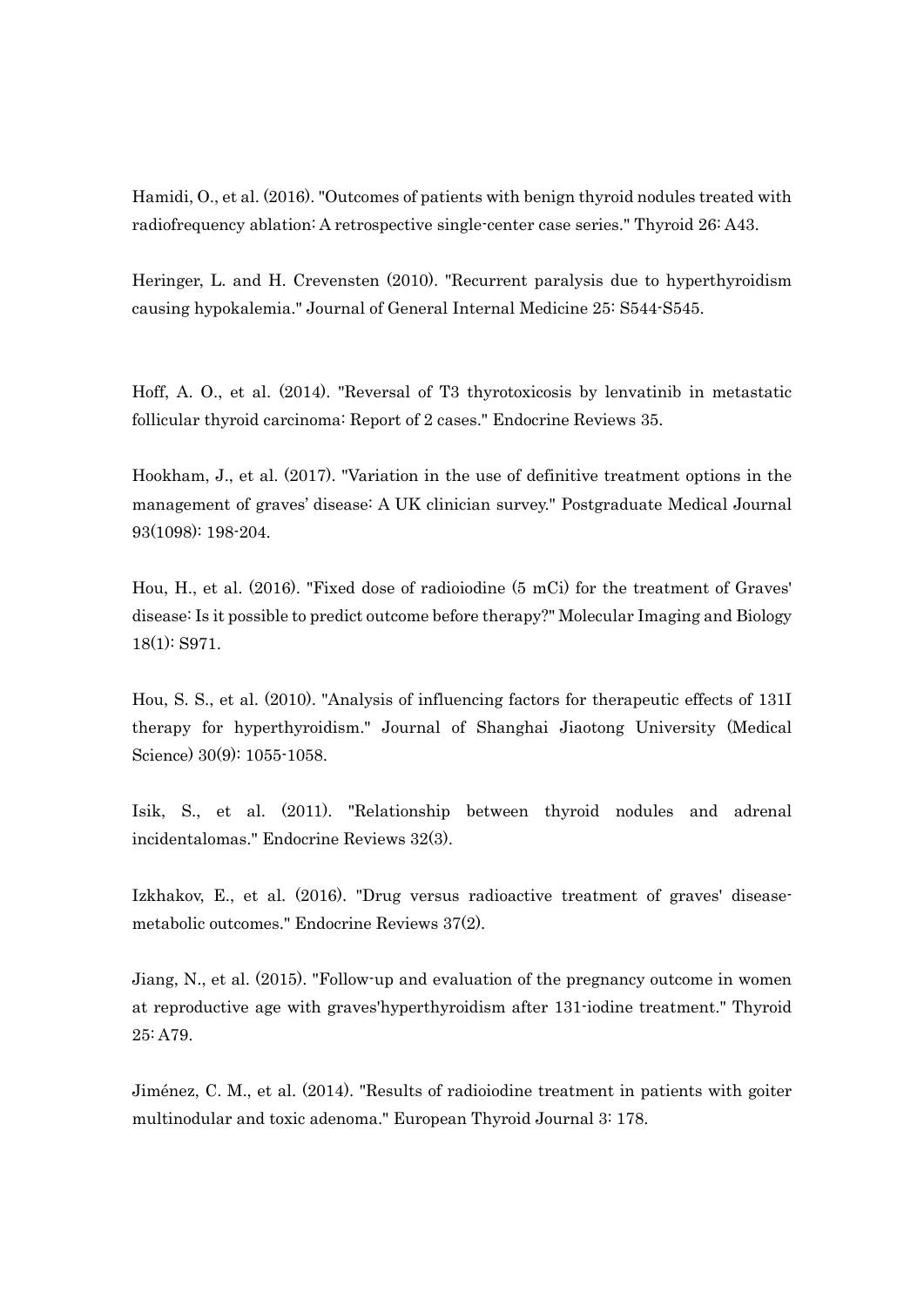Johnstone, H. C., et al. (2004). "The evaluation and management of thyrotoxicosis." Current Paediatrics 14(5): 430-437.

Jukić, T., et al. (2011). "Thyroid dysfunction and treatment strategy in patients on amiodarone therapy." European Thyroid Journal: 175-176.

JuMc, T., et al. (2011). "Amiodarone induced thyroid dysfunction." Nuklearmedizin 50(2): A148.

Jung, I. A., et al. (2015). "Nonautoimmune neonatal hyperthyroidism due to A633G mutation in the thyrotropin receptor gene." Hormone Research in Paediatrics 84: 306.

Kamoun, T., et al. (2013). "Factors influencing the success of Radio-iodine dose in the treatment of Graves disease: One year outcom." European Journal of Nuclear Medicine and Molecular Imaging 40: S232.

Khan, S. H., et al. (2017). "Radioactive iodine-131 as a definitive treatment in rare association of down syndrome with hyperthyroidism: A case report and review of literature." Indian Journal of Nuclear Medicine 32(1): 19-24.

Kijek, J., et al. (2010). "The outcome of radioiodine therapy in Graves' hyperthyroidism: Thyroid size as prognostic factor." Endocrine Abstracts 20: P123.

Kijek, J., et al. (2010). "The TSH receptor antibody levels (TSHRAb) and thyroid function after 131I therapy in patients with Graves' disease - 10 years follow-up." Endocrine Abstracts 20: P122.

Kijek, J., et al. (2010). "TSH receptor antibody levels (TSHAb) in hyperthyroid patients with Graves' disease (GD): An evaluation of the outcome of 131I therapy." Endocrine Abstracts 22: P830.

Kim, D., et al. (2013). "Thyrotoxicosis and abdominal symptoms-a diagnostic challenge." Journal of General Internal Medicine 28: S407.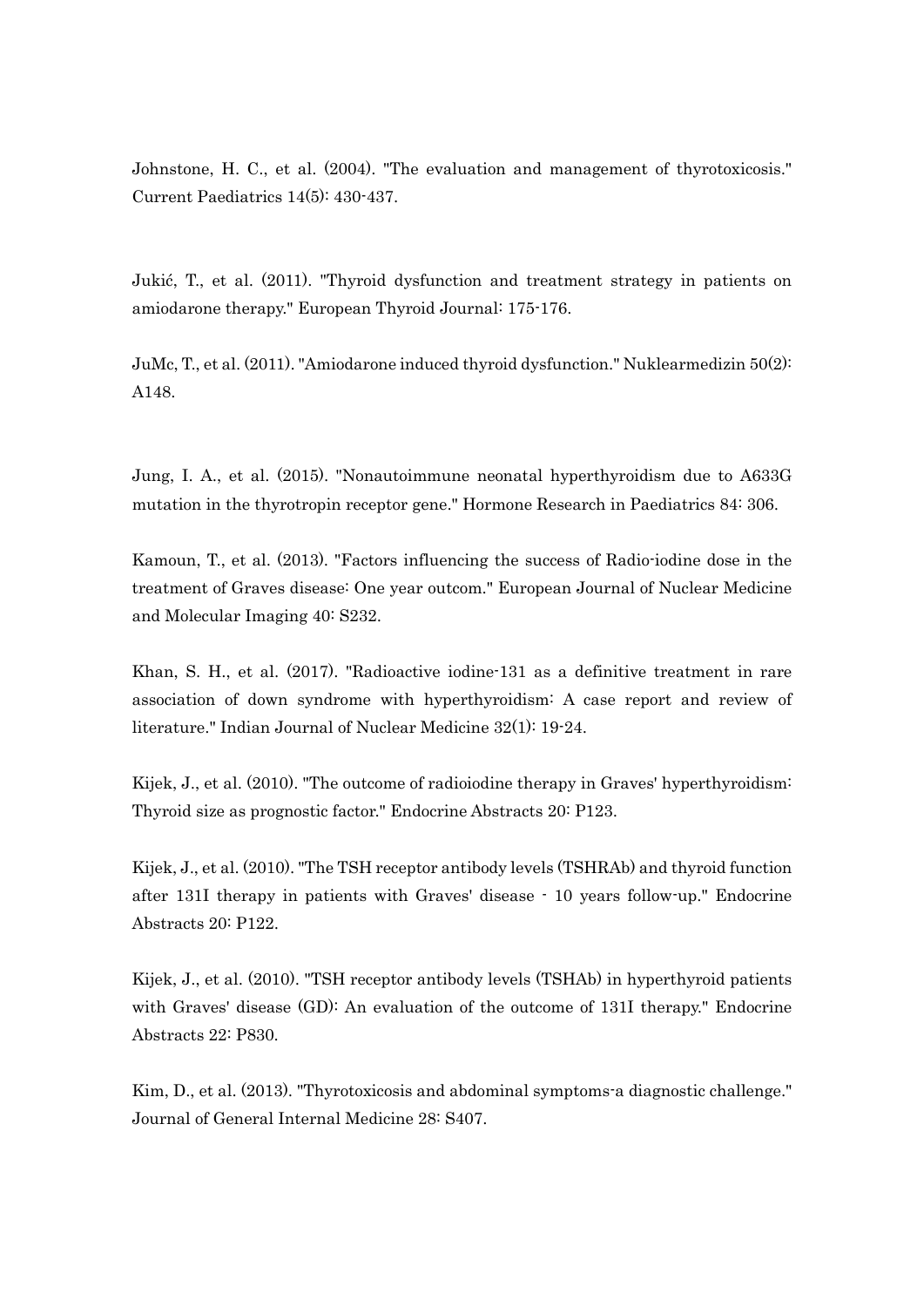Kim, P. J., et al. (2012). "The effect of thyroid scintigraphy on thyroid function test among the patients with subclinical hyperthyroidism." Endocrine Reviews 33(3).

Kim, Y. A., et al. (2016). "Long-term clinical course after antithyroid drug treatment in patients with graves' disease." Endocrine Reviews 37(2).

Kobayashi, S., et al. (2015). "Effectiveness of levothyroxine therapy targeting a thyrotropin level lower than 2.5 mu/ l during the first trimester in preventing miscarriage: A prospective study at a single institution." Thyroid 25: A188.

Korula, S., et al. (2015). "Graves' disease in children less than 8 years of age: Review of clinical features and treatment outcome." International Journal of Pediatric Endocrinology 2015.

Kung, F. P., et al. (2012). "Graves' ophthalmopathy." Journal of Internal Medicine of Taiwan 23(1): 9-20.

Kwok, C., et al. (2004). "Standard-dose prescription of radioiodine therapy for thyrotoxicosis: The Queen Mary Hospital experience." Journal of the Hong Kong College of Radiologists 7(4): 187-194.

Kyrilli, A., et al. (2013). "Thiamazol increases iodine uptake and allows a reduction of radioiodine dose needed to treat subclinical hyperthyroidism in patients with multinodular goiter." European Thyroid Journal 2: 145.

Lai, J. and V. Wong (2017). "Urinary iodine as a predictor of lag-time to hypothyroidism in patients treated with iodine-131 for grave's disease." Clinical Endocrinology 86: 35-36.

Larrad Jiménez, A. and A. Sitges Serra (2005). "Advances in surgical treatment." Endocrinologia y Nutricion 52(SUPPL. 1): 11-17.

Laurberg, P., et al. (2013). "Prediction of remission during antithyroid drug therapy of graves' disease." Thyroid 23: A19.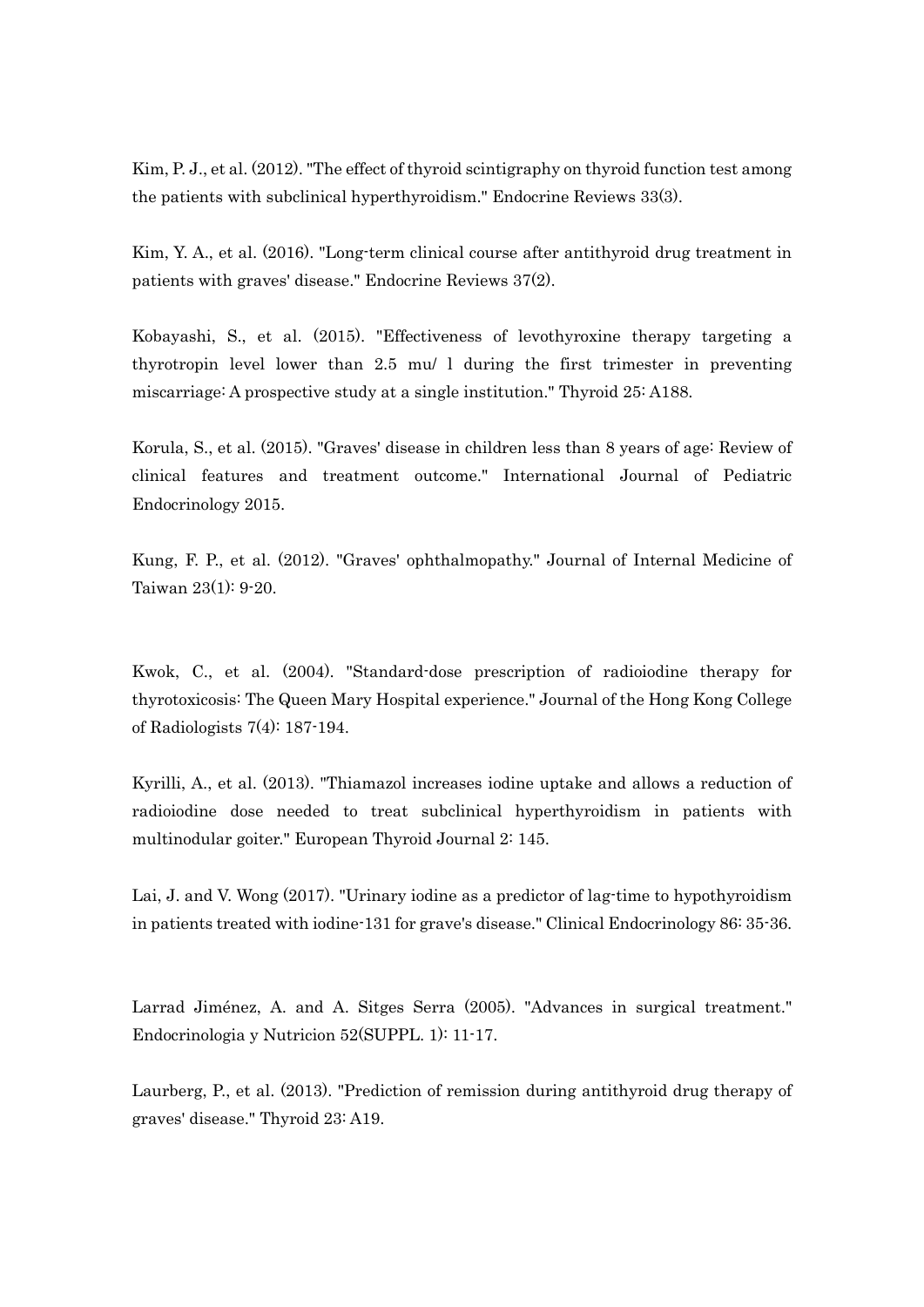Lee, Y., et al. (2013). "Comparison between total thyroidectomy and subtotal thyroidectomy in graves' disease." Thyroid 23: A83-A84.

Leighton, K. and N. Priddee (2017). "The disappearing haemoglobinopathy trait." British Journal of Haematology 176: 102.

Leung, B. C. H. (2003). "Management of thyroid nodules." Hong Kong Practitioner 25(12): 611-615.

Levy, M. (2008). "Assessment and management of thyroid disease." Foundation Years 4(6): 237-240.

Liu, X., et al. (2014). "Antithyroid drug therapy holds good for recurrent graves' disease." Endocrine Reviews 35.

Mahapatra, A. and M. Sood (2015). "Hyperthyroidism on long-term lithium carbonate therapy: A case report." Indian Journal of Psychiatry 57(5): S142-S143.

Mahmood, M. and T. Ulahannan (2009). "Recurrence of hyperthyroidism - 12 years after radioiodine induced hypothyroidism; A case report." Endocrine Abstracts 19: P104.

McCormack, A. I. and D. L. Learoyd (2006). "A guide to thyroid dysfunction." Medicine Today 7(5): 28-35.

Michelon, F., et al. (2013). "A case of medical malpractice in differentiated thyroid carcinoma (DTC): A case report." Clinical and Translational Imaging 1: S45.

Micle, I., et al. (2010). "Diagnostic and treatment difficulties in an infant born to a mother with Graves' disease." Hormone Research in Paediatrics 74: 289.

Miller, T., et al. (2013). "Detection, incidence, and management of thyroid autoimmunity in comparison of alemtuzumab and rebif® in multiple sclerosis (CARE-MS) I and II." Neurology 80(1).

Mitra, S., et al. (2010). "Does thyroxine suppression therapy help to rationalize surgery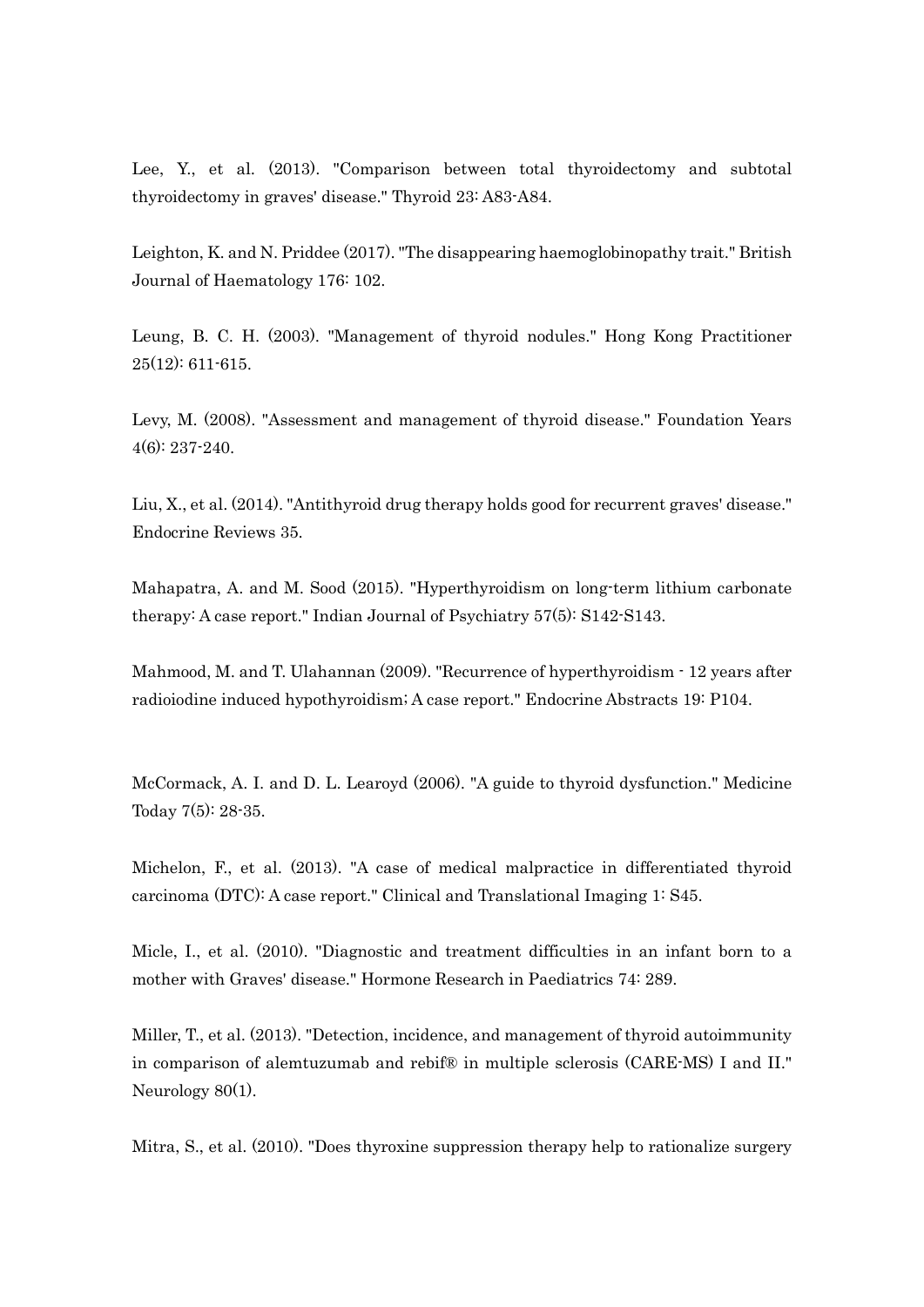in benign euthyroid nodules." Indian Journal of Nuclear Medicine 25(2): 57-61.

Mojsak, M. N., et al. (2012). "The influence of single low dose (0,03 mg) recombinant human thyrotropin (rhTSH) on I-131 uptake and function of large multinodular goitre." European Journal of Nuclear Medicine and Molecular Imaging 39: S339.

Mori, M., et al. (2016). "Case series: Odontohypophosphatasia or missed diagnosis of childhood/adult-onset hypophosphatasia? – Call for a long-term follow-up of premature loss of primary teeth." Bone Reports 5: 228-232.

Munday, L. (2009). "Post radioiodine monitoring: Do patients feel telephone consultations are an acceptable part of a nurse-led clinic?" Endocrine Abstracts 19: P343.

Munshi, L. B., et al. (2017). "BRCA-1 associated with pheochromocytoma and parathyroid adenoma." Endocrine Reviews 38(3).

Nadeem, A., et al. (2010). "Interferon-alpha Induced and Ribavirin induced thyroid dysfunction in patients with chronic hepatitis C." Hepatitis Monthly 10(2): 132-140.

Naji, P., et al. (2013). "Graves' disease causing pancytopenia and autoimmune hemolytic anemia at different time intervals: A case report and a review of the literature." Case Reports in Medicine 2013.

Nakatake, N., et al. (2011). "Prediction of post-treatment hypothyroidism using changes in thyroid volume after radioactive iodine therapy in adolescent patients with Graves' disease." International Journal of Pediatric Endocrinology 2011(1).

Negro, R., et al. (2016). "A 2015 Italian Survey of Clinical Practice Patterns in the Management of Graves' Disease: Comparison with European and North American Surveys." European Thyroid Journal 5(2): 112-119.

Niaz, W., et al. (2017). "A case of severe acquired hypothyroidism occurring 9 weeks after radioactive idodine therapy for graves' disease." Endocrine Reviews 38(3).

Niwattisaiwong, S. (2013). "Subacute thyroiditis misdiagnosed as graves' disease resulting in severe hypothyroidism." Endocrine Reviews 34(3).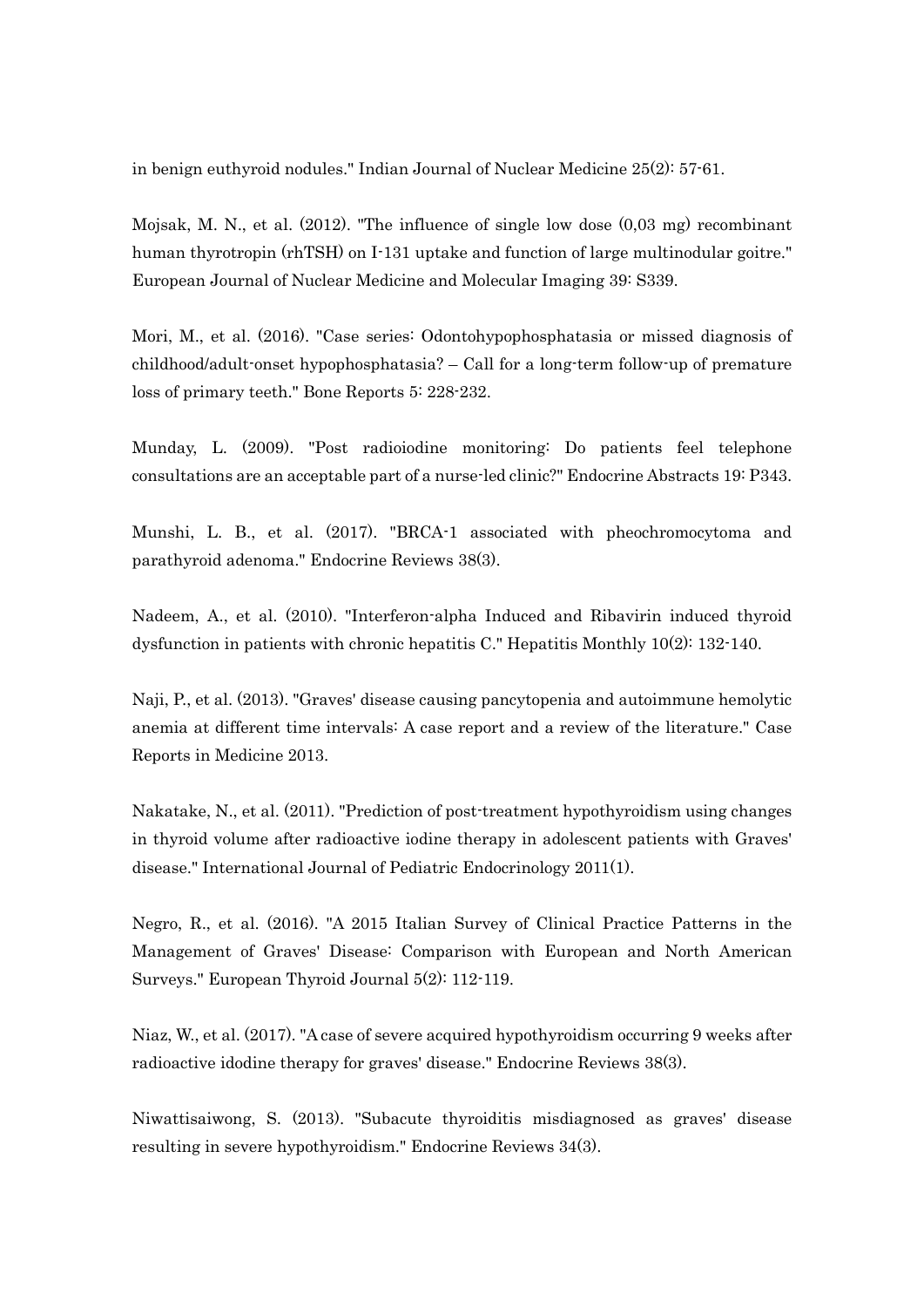Noh, J. Y., et al. (2015). "Prevention of hyperthyroidism exacerbation during radioactive iodine therapy in a patient with graves' disease and a huge goiter." Thyroid 25: A67-A68.

Norman, C., et al. (2011). "Predictors of resistance to radioiodine ablation for graves disease." Endocrine Reviews 32(3).

Palacios, S. S., et al. (2012). "Management of subclinical hyperthyroidism." International Journal of Endocrinology and Metabolism 10(2): 490-496.

Palitzsch, K. D. (2017). "Thyroid disease in old age." Internistische Praxis 58(1): 51-64.

Paragas, S. M. O. and P. D. Maningat (2017). "Subacute thyroiditis presenting as rapidly enlarging thyroid nodule post dengue infection: A case report." Endocrine Reviews 38(3).

Pernicova, I., et al. (2009). "Hyperthyroidism: Retrospective audit on patients' follow-up post radioiodine therapy." Endocrine Abstracts 19: P396.

Pitoia, F., et al. (2011). "How to increase radioiodine uptake in multinodular goiters by using metil mercapto imidazole." Thyroid 21: A101.

Pitoia, F., et al. (2011). "Increasing radioiodine uptake for the treatment of non autoimmune multinodular goiter." European Thyroid Journal: 155-156.

Poiana, C., et al. (2011). "Thyroid nodules in patients with malignancies." European Thyroid Journal: 182.

Poste, J., et al. (2015). "Clinical outcomes after calculated activity of radioiodine for the treatment of benign hyperthyroid disease at westchester medical center: A retrospective analysis." Endocrine Reviews 36.

Prakash, O., et al. (2010). "Detection and treatment of hyperthyroidism in sea costal areas and chemically polluted areas in Gujarat, (western part) India." Indian Journal of Nuclear Medicine 25(3): 99.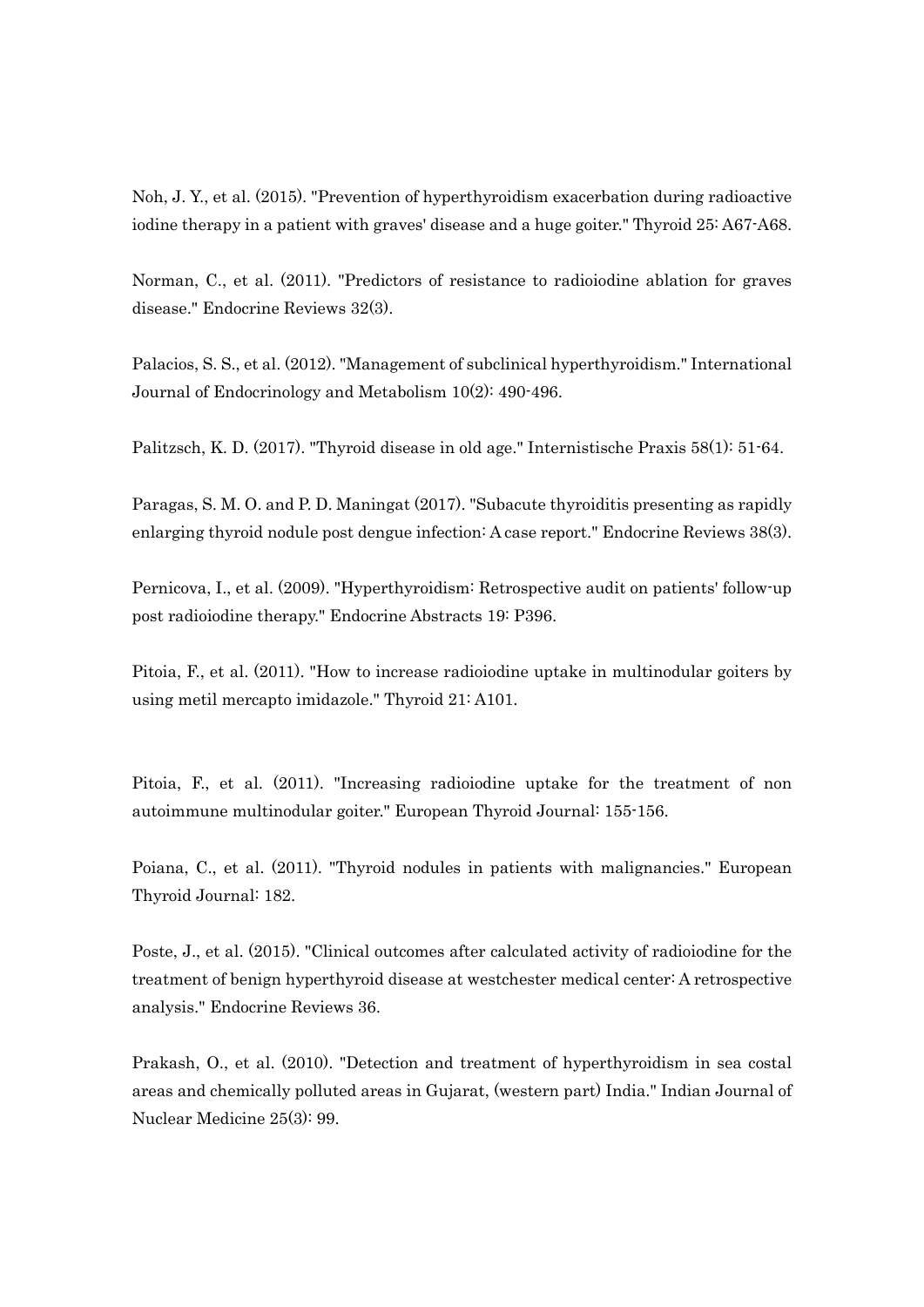Priatna, et al. (2017). "Effect of radioiodine (I-131) to tsh, T3 and FT4 hormone levels in hyperthyroidism high uptake patients." Trends in Medical Research 12(1): 14-19.

Proenca, M., et al. (2013). "Prognostic value of subclinical hyperthyroidism in an internal medicine ward." European Journal of Internal Medicine 24: e102.

Quidute, A. R., et al. (2010). "Regression of pulmonary arterial hypertension after treatment of hyperthyroidism." Endocrine Abstracts 20: P131.

Rehman, R. A. and E. Nyenwe (2012). "Papillary thyroid carcinoma in a toxic adenoma." Journal of Investigative Medicine 60(1): 350-351.

Romão, R., et al. (2007). "A 3-year follow-up of recombinant human thyrotropin (rhTSH) prior to 30 mCi of radioiodine in the outpatient treatment of multinodular goiter (MNG)." Thyroid 17: S132.

Saeed, K. R., et al. (2012). "Association of hyperthyroidism and duodenal ulcer." Surgical Endoscopy and Other Interventional Techniques 26: S430.

Saeedinia, S., et al. (2013). "Evaluation of anti-thyroid drugs, radioactive iodine and surgery in patients with hyperthyroidism." Iranian Journal of Endocrinology and Metabolism 14(6): 1-8.

Şaki, H., et al. (2014). "Effectiveness of radioiodine treatment for toxic nodular goiter." European Journal of Nuclear Medicine and Molecular Imaging 41: S542.

Salman, S., et al. (2010). "Evaluation of the association between bone turnover markers and OPG/sRANK-L levels in relation with the changes of thyroid function in women with thyroid cancer." Endocrine Abstracts 20: P238.

Salvaneschi, J. P. and J. R. A. R. García (2009). "Endemic goiter in the Argentine Republic: Antecedents, extension, and magnitude of the endemic disease before and after the use of iodized salt. Second part." Revista Argentina de Endocrinologia y Metabolismo 46(2): 35-57.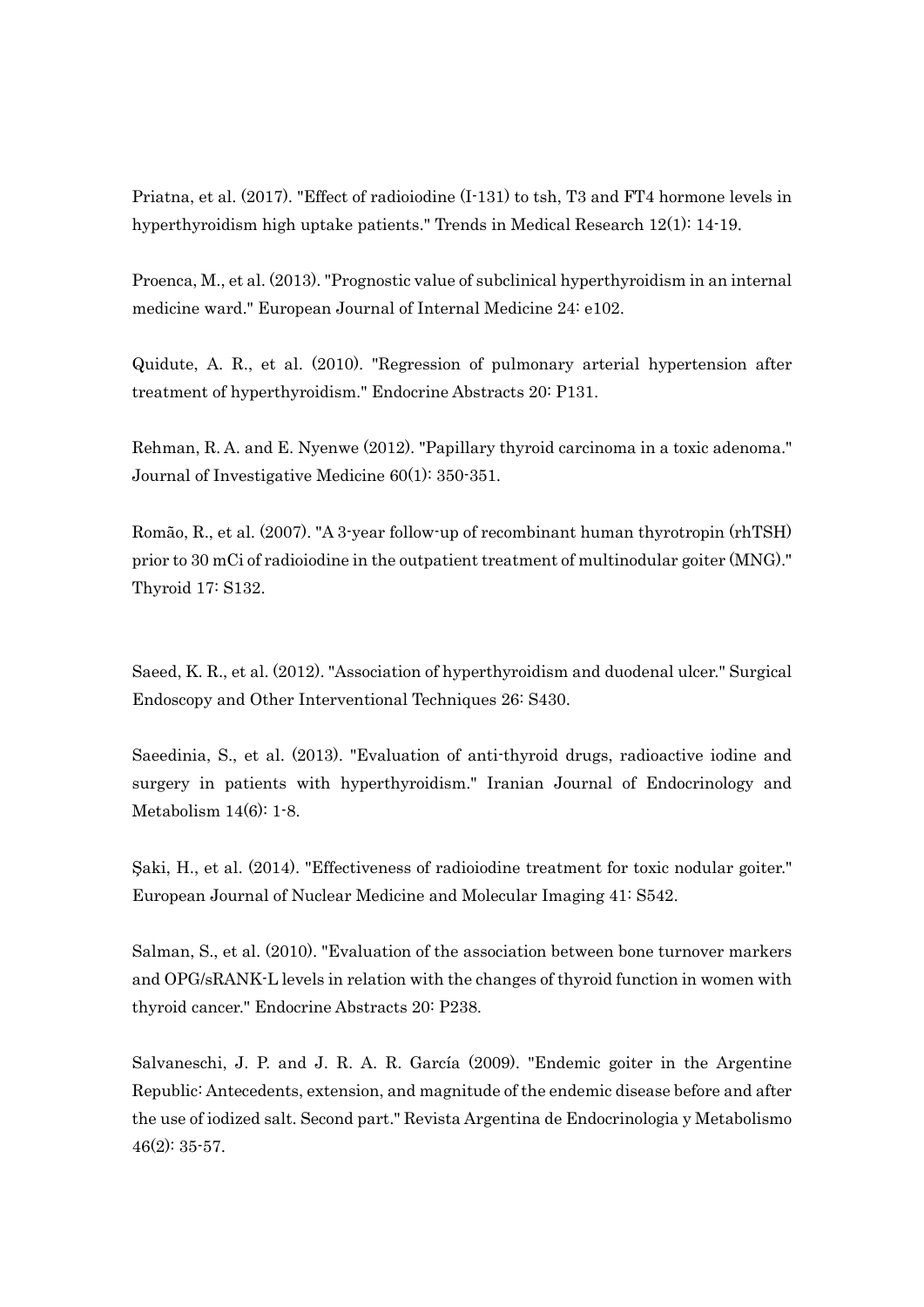Sambo, M. E., et al. (2015). "Radiofrequency ablation (RFA) in the clinical, morphological and functional control of large, solids, symptomatic and benign thyroid nodules: Justification and preliminary safety outcomes of a multicenter study." Endocrine Reviews 36.

Sanchez, L. M. P., et al. (2013). "Clinical presentation and response to therapy of graves' disease in a multi-ethnic endocrine clinic." Endocrine Reviews 34(3).

Saumoy, M., et al. (2012). "Hyperbilirubinemia as a presenting symptom of thyrotoxicosis in a patient with sickle cell disease." American Journal of Gastroenterology 107: S422.

Shehata, N., et al. (2015). "Rare malignant struma ovarii - non-papillary thyroid carcinoma of the ovary." BJOG: An International Journal of Obstetrics and Gynaecology 122: 151-152.

Singh, I. and S. Bhat (2015). "Intraductal papillary mucinous neoplasm as new manifestation of mccune albright syndrome." Endocrine Reviews 36.

Subramanian, M., et al. (2016). "The effect of prior antithyroid drug use on delaying remission in high uptake Graves' disease following radioiodine ablation." Endocrine Connections 5(1): 34-40.

Sundaresh, V., et al. (2012). "Comparative effectiveness of treatment choices for graves' hyperthyroidism: Experience of a tertiary referral center." Thyroid 22: A87.

Sundaresh, V., et al. (2013). "Comparative effectiveness of treatment choices for graves' disease in the elderly population: Experience of a tertiary referral center." Endocrine Reviews 34(3).

Sundaresh, V., et al. (2017). "Comparative Effectiveness of Treatment Choices for Graves' Hyperthyroidism: A Historical Cohort Study." Thyroid 27(4): 497-505.

Taboada, G. F., et al. (2005). "Struma ovarii and concomitant thyroid disease: Report of two cases." Endocrinologist 15(2): 79-81.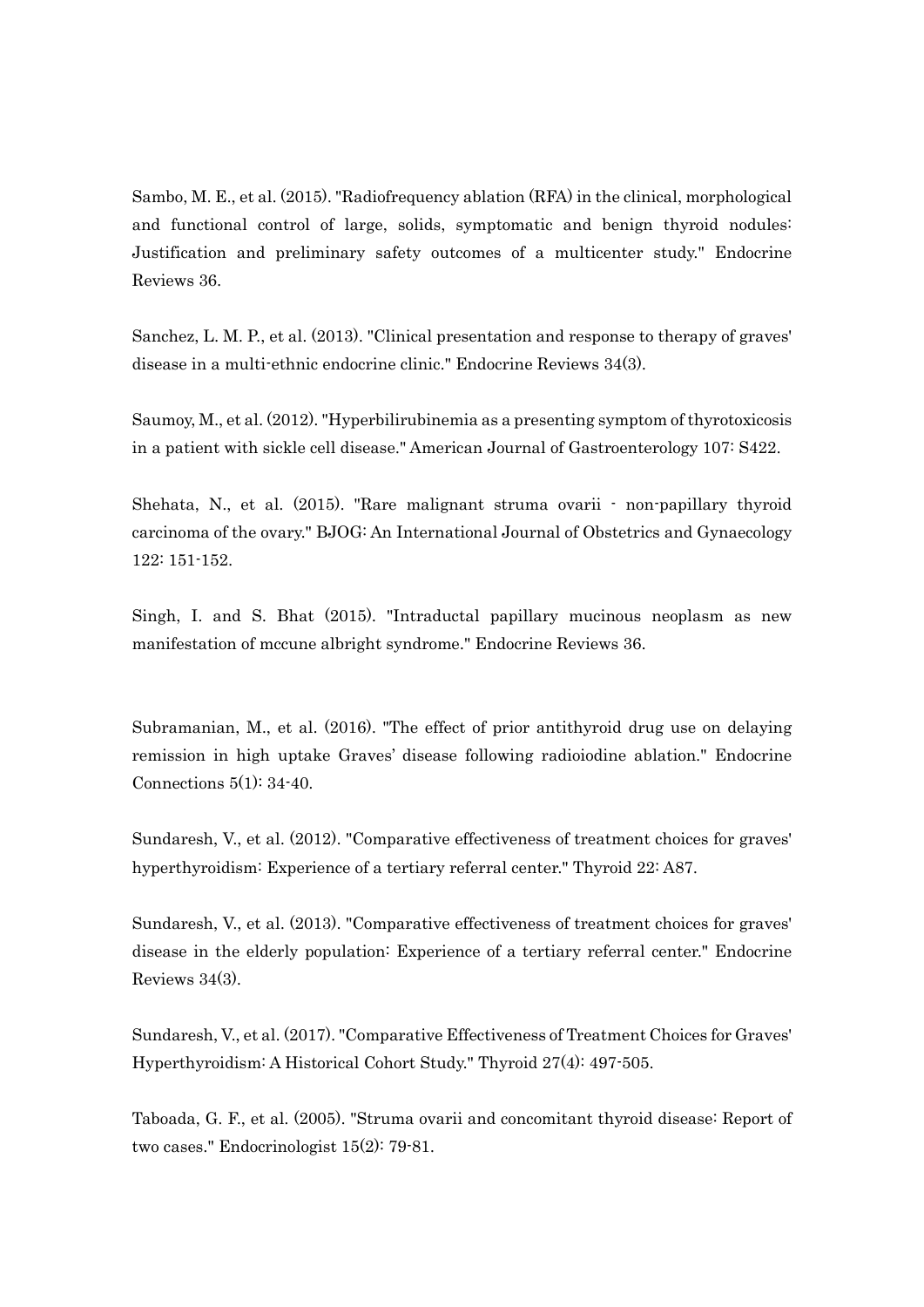Taghavi, S. M. (2010). "Outcome of fix and uncalculated dose of radioiodine in the treatment of hyper functioning thyroid nodules." Iranian Journal of Nuclear Medicine 18: 97.

Tarasova, V. D., et al. (2013). "A novel mutation of thyroid receptor beta subunit causing resistance to thyroid hormone." Thyroid 23: A66-A67.

Thirion, M., et al. (2006). "Thyrotoxicosis." Reanimation 15(6): 497-505.

Thirumalai, A. and S. Trikudanathan (2015). "Radioiodine ablation for amiodaroneinduced thyrotoxicosis allows re-introduction of the drug." Thyroid 25: A217.

Triay, J. and P. Singhal (2010). "Improving the accuracy of clinical diagnosis in hyperthyroid disorders using ultrasound assessment." Endocrine Abstracts 22: P792.

Trifanescu, R. A., et al. (2015). "Papillary thyroid carcinoma in insulinoma patients: Simple coincidence, men 1 syndrome or effect of hyperinsulinemia?" Thyroid 25: A292.

Truran, P. and S. Aspinall (2014). "Thyrotoxicosis and thyroiditis." Surgery (United Kingdom) 32(10): 537-542.

Tufton, N., et al. (2009). "Is long-term follow-up after radio-iodine therapy safe in the current UK health-care climate?" Endocrine Abstracts 19: P394.

Tun, N. N., et al. (2016). "Predicting risk of recurrent thyrotoxicosis following thionamide withdrawal in graves disease." Endocrine Reviews 37(2).

Vallabhajosula, S., et al. (2010). "Hyperthyroidism is associated with reversible pulmonary hypertension." Journal of Investigative Medicine 58(2): 425.

Van Wilder, N., et al. (2017). "Pseudomalabsorption of levothyroxine: A challenge for the endocrinologist in the treatment of hypothyroidism." European Thyroid Journal  $6(1)$ :  $52$ -56.